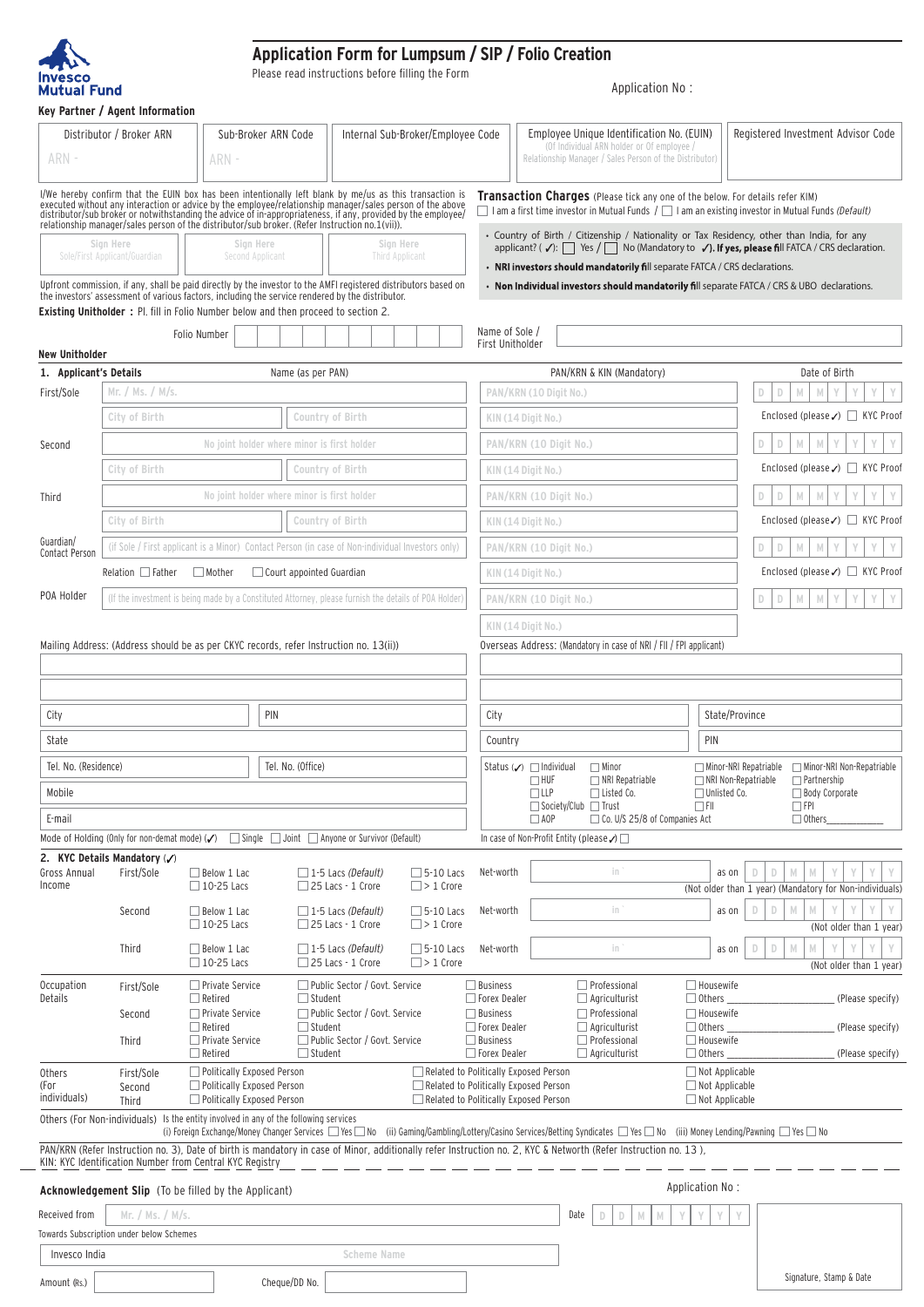**3. Investment Details** (Cheque / DD should be drawn in favour of the Scheme. Investors applying under direct plan must mention "Direct" in the box provided below.)

|                                                                                                                                                                                                                                                                                      | Invesco India                                                                                                                                                                                                                                                                                                                                                                                                                                                    | <b>Scheme Name</b>                     |                                                                                |                                                                                                                                                                                                                      |                | Plan                                               |                             |            |                    | Option  |                             |                                        |
|--------------------------------------------------------------------------------------------------------------------------------------------------------------------------------------------------------------------------------------------------------------------------------------|------------------------------------------------------------------------------------------------------------------------------------------------------------------------------------------------------------------------------------------------------------------------------------------------------------------------------------------------------------------------------------------------------------------------------------------------------------------|----------------------------------------|--------------------------------------------------------------------------------|----------------------------------------------------------------------------------------------------------------------------------------------------------------------------------------------------------------------|----------------|----------------------------------------------------|-----------------------------|------------|--------------------|---------|-----------------------------|----------------------------------------|
|                                                                                                                                                                                                                                                                                      | <b>Payment Details</b> (For Cash, refer instruction no. 7)                                                                                                                                                                                                                                                                                                                                                                                                       |                                        |                                                                                |                                                                                                                                                                                                                      |                |                                                    |                             |            |                    |         |                             |                                        |
|                                                                                                                                                                                                                                                                                      | Investment Amt. (Rs)                                                                                                                                                                                                                                                                                                                                                                                                                                             | DD Charges (Rs.)                       |                                                                                | Net Amt. (Rs)                                                                                                                                                                                                        |                |                                                    |                             |            | Cheque/DD No./UMRN |         |                             |                                        |
|                                                                                                                                                                                                                                                                                      |                                                                                                                                                                                                                                                                                                                                                                                                                                                                  |                                        |                                                                                | Net of DD Charges                                                                                                                                                                                                    |                |                                                    |                             |            |                    |         |                             |                                        |
| Bank Name                                                                                                                                                                                                                                                                            |                                                                                                                                                                                                                                                                                                                                                                                                                                                                  |                                        |                                                                                | $A/c.$ No.                                                                                                                                                                                                           |                |                                                    |                             |            |                    |         |                             |                                        |
|                                                                                                                                                                                                                                                                                      | Mode of Payment $(\checkmark)$ $\Box$ Cheque $\Box$ DD $\Box$ Funds Transfer $\Box$ Cash $\Box$ NACH                                                                                                                                                                                                                                                                                                                                                             |                                        |                                                                                | Account Type $(\checkmark)$                                                                                                                                                                                          | $\Box$ Current | $\Box$ Savings                                     | $\Box$ NRE                  | $\Box$ NRO | $\Box$ FCNR        |         | $\Box$ SNRR                 | $\Box$ Others                          |
|                                                                                                                                                                                                                                                                                      | Applicable in case of Third Party Payment: Payment on behalf of $\mathcal{S}$ $\Box$ Minor $\Box$ Client $\Box$ Employee                                                                                                                                                                                                                                                                                                                                         |                                        |                                                                                |                                                                                                                                                                                                                      |                | $\Box$ Distributor (Refer instruction no. 6).      |                             |            |                    | PAN/KRN |                             |                                        |
|                                                                                                                                                                                                                                                                                      | Name of the person making payment                                                                                                                                                                                                                                                                                                                                                                                                                                |                                        |                                                                                | Enclosed (√) KYC Proof                                                                                                                                                                                               |                |                                                    |                             |            |                    |         |                             |                                        |
|                                                                                                                                                                                                                                                                                      | 4. For SIP / Micro SIP for Post Dated Cheques                                                                                                                                                                                                                                                                                                                                                                                                                    |                                        |                                                                                |                                                                                                                                                                                                                      |                |                                                    |                             |            |                    |         |                             | Refer instruction no. 6                |
| $\Box$ SIP $\Box$ Micro SIP                                                                                                                                                                                                                                                          |                                                                                                                                                                                                                                                                                                                                                                                                                                                                  |                                        |                                                                                | (For SIP through Auto-Debit (Direct Debit/ECS/NACH) please fill respective SIP registration cum mandate form)                                                                                                        |                |                                                    |                             |            |                    |         |                             |                                        |
| Period                                                                                                                                                                                                                                                                               | SIP through Post Dated Cheques (Use CTS (Cheque Truncation System) Cheques only)<br>M M Y Y Y Y                                                                                                                                                                                                                                                                                                                                                                  | M M<br>To                              | y y y y                                                                        | Applicable in case of Third Party Payment: $\Box$ Minor $\Box$ Client $\Box$ Employee $\Box$ Distributor<br>Payment on behalf of $(\checkmark)$                                                                      |                |                                                    |                             |            |                    |         |                             |                                        |
| From                                                                                                                                                                                                                                                                                 |                                                                                                                                                                                                                                                                                                                                                                                                                                                                  |                                        |                                                                                | Name of the person making payment                                                                                                                                                                                    |                |                                                    |                             |            |                    |         |                             |                                        |
| Cheque<br>Nos. From                                                                                                                                                                                                                                                                  |                                                                                                                                                                                                                                                                                                                                                                                                                                                                  | To                                     |                                                                                | Enclosed $(\checkmark)$ $\Box$ KYC Proof                                                                                                                                                                             |                | PAN / KRN                                          |                             |            |                    |         |                             |                                        |
| Drawn<br>on Bank                                                                                                                                                                                                                                                                     |                                                                                                                                                                                                                                                                                                                                                                                                                                                                  |                                        |                                                                                | Branch                                                                                                                                                                                                               |                |                                                    |                             |            |                    |         |                             |                                        |
| Frequency $(\checkmark)$                                                                                                                                                                                                                                                             | $\Box$ Monthly (Default) or $\Box$ Quarterly                                                                                                                                                                                                                                                                                                                                                                                                                     |                                        | $\Box$ 3 <sup>rd</sup><br>$SIP$ Date $(\checkmark)$                            | $\Box$ 15 <sup>th</sup> (Default)<br>$\Box$ 10 <sup>th</sup>                                                                                                                                                         |                | $\Box$ 20 <sup>th</sup><br>$\Box$ 25 <sup>th</sup> | 0r                          |            |                    |         | Mention Date of your choice |                                        |
|                                                                                                                                                                                                                                                                                      | 5. Demat Account Details                                                                                                                                                                                                                                                                                                                                                                                                                                         |                                        |                                                                                |                                                                                                                                                                                                                      |                |                                                    |                             |            |                    |         |                             | Optional, Refer instruction no. 11     |
|                                                                                                                                                                                                                                                                                      | DP ID #                                                                                                                                                                                                                                                                                                                                                                                                                                                          | Beneficiary Account No.                |                                                                                |                                                                                                                                                                                                                      |                | DP Name                                            |                             |            |                    |         |                             | $(\checkmark)$ $\Box$ NSDL $\Box$ CDSL |
| $\mathsf{N}$                                                                                                                                                                                                                                                                         | (# Not applicable in case of CDSL).                                                                                                                                                                                                                                                                                                                                                                                                                              |                                        |                                                                                | The details of the Bank Account linked with the Demat $A/c$ as mentioned below should be provided under section 5.                                                                                                   |                |                                                    |                             |            |                    |         |                             |                                        |
|                                                                                                                                                                                                                                                                                      | 6. Bank Account Details (Mandatory As Per SEBI Guidelines)                                                                                                                                                                                                                                                                                                                                                                                                       |                                        |                                                                                |                                                                                                                                                                                                                      |                |                                                    |                             |            |                    |         |                             | Refer instruction no. 4                |
| Bank A/c. No.                                                                                                                                                                                                                                                                        |                                                                                                                                                                                                                                                                                                                                                                                                                                                                  |                                        |                                                                                | A/c. Type $(\checkmark)$ $\Box$ Current $\Box$ Savings $\Box$ NRE $\Box$ NRO $\Box$ FCNR $\Box$ SNRR $\Box$ Others                                                                                                   |                |                                                    |                             |            |                    |         |                             |                                        |
| Bank Name                                                                                                                                                                                                                                                                            |                                                                                                                                                                                                                                                                                                                                                                                                                                                                  |                                        |                                                                                | <b>Branch</b>                                                                                                                                                                                                        |                |                                                    |                             |            |                    |         |                             |                                        |
| City                                                                                                                                                                                                                                                                                 |                                                                                                                                                                                                                                                                                                                                                                                                                                                                  |                                        |                                                                                | Address                                                                                                                                                                                                              |                |                                                    |                             |            |                    |         |                             |                                        |
|                                                                                                                                                                                                                                                                                      |                                                                                                                                                                                                                                                                                                                                                                                                                                                                  |                                        |                                                                                |                                                                                                                                                                                                                      |                |                                                    |                             |            |                    |         |                             |                                        |
| <b>MICR Code</b>                                                                                                                                                                                                                                                                     |                                                                                                                                                                                                                                                                                                                                                                                                                                                                  |                                        | NEFT/RTGS/<br>(9 digit No. next to your Cheque No.)<br>PIN<br><b>IFSC Code</b> |                                                                                                                                                                                                                      |                |                                                    |                             |            |                    |         |                             |                                        |
| (11 digit character code appearing on cheque leaf)<br>Please provide a cancelled cheque leaf of the same bank account as mentioned above. We will credit the redemption/dividend proceeds directly into investors' account through electronic means if the details provided by the i |                                                                                                                                                                                                                                                                                                                                                                                                                                                                  |                                        |                                                                                |                                                                                                                                                                                                                      |                |                                                    |                             |            |                    |         |                             |                                        |
|                                                                                                                                                                                                                                                                                      |                                                                                                                                                                                                                                                                                                                                                                                                                                                                  |                                        |                                                                                |                                                                                                                                                                                                                      |                |                                                    |                             |            |                    |         |                             |                                        |
|                                                                                                                                                                                                                                                                                      | are sufficient for the same. Mentioning your IFSC will help us transfer the amount to your bank account faster. To receive cheque payout, $(\checkmark) \Box$ If you have provided multiple bank registration form $(\checkmark) \Box$<br>Unit holders who have opted to hold Units in dematerialised form must provide Bank Account details linked with the Demat account, as mentioned under section 4. In case of discrepancy, bank details as per depository |                                        |                                                                                |                                                                                                                                                                                                                      |                |                                                    |                             |            |                    |         |                             |                                        |
|                                                                                                                                                                                                                                                                                      |                                                                                                                                                                                                                                                                                                                                                                                                                                                                  |                                        |                                                                                |                                                                                                                                                                                                                      |                |                                                    |                             |            |                    |         |                             |                                        |
| records will be final.                                                                                                                                                                                                                                                               | 7. Nomination Details (Mandatory for investors who opt to hold units in non-demat form. )                                                                                                                                                                                                                                                                                                                                                                        | Name                                   |                                                                                | Date of Birth (for minor)                                                                                                                                                                                            | % Share        | Relationship                                       |                             |            |                    |         | Nominee PAN                 | Refer Instruction no. 10               |
| Nominee 1                                                                                                                                                                                                                                                                            |                                                                                                                                                                                                                                                                                                                                                                                                                                                                  |                                        |                                                                                | DD M M Y Y Y Y                                                                                                                                                                                                       |                |                                                    |                             |            |                    |         |                             |                                        |
| Nominee 2                                                                                                                                                                                                                                                                            |                                                                                                                                                                                                                                                                                                                                                                                                                                                                  |                                        |                                                                                | DD M M Y Y Y Y                                                                                                                                                                                                       |                |                                                    |                             |            |                    |         |                             |                                        |
|                                                                                                                                                                                                                                                                                      |                                                                                                                                                                                                                                                                                                                                                                                                                                                                  |                                        |                                                                                |                                                                                                                                                                                                                      |                |                                                    |                             |            |                    |         |                             |                                        |
|                                                                                                                                                                                                                                                                                      |                                                                                                                                                                                                                                                                                                                                                                                                                                                                  | Name of Guardian (If Nominee is Minor) |                                                                                | DD M M Y Y Y Y                                                                                                                                                                                                       |                |                                                    |                             |            |                    |         | PAN of Guardian             |                                        |
| Nominee 3                                                                                                                                                                                                                                                                            |                                                                                                                                                                                                                                                                                                                                                                                                                                                                  |                                        |                                                                                |                                                                                                                                                                                                                      |                | Guardian's Relation (with the minor)               |                             |            |                    |         |                             |                                        |
|                                                                                                                                                                                                                                                                                      |                                                                                                                                                                                                                                                                                                                                                                                                                                                                  |                                        |                                                                                |                                                                                                                                                                                                                      |                |                                                    |                             |            |                    |         |                             |                                        |
| Address                                                                                                                                                                                                                                                                              |                                                                                                                                                                                                                                                                                                                                                                                                                                                                  |                                        |                                                                                |                                                                                                                                                                                                                      |                |                                                    |                             |            |                    |         |                             |                                        |
|                                                                                                                                                                                                                                                                                      | I do not intend to nominate ( $\checkmark$ the box , in case you do not wish to nominate) $\Box$                                                                                                                                                                                                                                                                                                                                                                 |                                        |                                                                                |                                                                                                                                                                                                                      |                |                                                    |                             |            |                    |         |                             |                                        |
|                                                                                                                                                                                                                                                                                      | <b>Declaration &amp; Signature(s)</b><br>The Trustees, Invesco Mutual Fund                                                                                                                                                                                                                                                                                                                                                                                       |                                        |                                                                                | or representatives responsible. I / We will also inform Invesco Asset Management                                                                                                                                     |                |                                                    |                             |            |                    |         |                             |                                        |
|                                                                                                                                                                                                                                                                                      |                                                                                                                                                                                                                                                                                                                                                                                                                                                                  |                                        |                                                                                | (India) Pvt. Ltd., about any changes in my/ our bank account. I/ We hereby declare<br>that the amount being invested by me / us in the Scheme of Invesco Mutual Fund                                                 |                |                                                    | Sole / First<br>Applicant / |            |                    |         |                             |                                        |
|                                                                                                                                                                                                                                                                                      |                                                                                                                                                                                                                                                                                                                                                                                                                                                                  |                                        |                                                                                | is derived through legitimate sources and is not held or designed for the purpose<br>of contravention of any Act, Rules, Regulations or any statute or legislation or any                                            |                |                                                    | Guardian /                  | ∕≤         |                    |         |                             |                                        |
|                                                                                                                                                                                                                                                                                      | Having read and understood the contents of the Statement of Additional Information / Scheme Information Document(s) of the scheme, I / We hereby apply to the Trustees of Invesco Mutual Fund for units of the Scheme / Option                                                                                                                                                                                                                                   |                                        |                                                                                | other applicable laws or any Notifications, Directions issued by any governmental                                                                                                                                    |                |                                                    | POA                         |            |                    |         |                             |                                        |
|                                                                                                                                                                                                                                                                                      |                                                                                                                                                                                                                                                                                                                                                                                                                                                                  |                                        |                                                                                | or statutory authority from time to time.<br>I / We confirm that I / We are not United States person(s) under the laws of United<br>States or residents(s) of Canada as defined under the applicable laws of Canada. |                |                                                    |                             |            |                    |         |                             |                                        |
|                                                                                                                                                                                                                                                                                      | induced by any rebate or gifts, directly or indirectly, in making this investment. I/We<br>do not have any existing Micro Investments which together with the current Micro<br>do not have any existing Micro Investments which toge<br>payable to him for the different competing Schemes of various Mutual Funds from                                                                                                                                          |                                        |                                                                                | Applicable to KRN holders : I, the first / sole holder hereby declare that I do not hold<br>a Permanent Account Number and hold only a single 'PAN exempt KRN' issued by                                             |                |                                                    | Second                      |            |                    |         |                             |                                        |
|                                                                                                                                                                                                                                                                                      |                                                                                                                                                                                                                                                                                                                                                                                                                                                                  |                                        |                                                                                | KRA and that my existing investment in schemes of Invesco Mutual Fund together<br>with current application will not result in aggregate investments exceeding Rs.                                                    |                |                                                    | Applicant /<br>POA          | ∕≤         |                    |         |                             |                                        |
|                                                                                                                                                                                                                                                                                      | amongst which the Scheme is being recommended to me/us. I/We hereby authorise<br>Invesco Mutual Fund, its Investment Manager and its Agents to disclose details of<br>my / our investment to my / our bank(s) / Invesco Mutual Fund'                                                                                                                                                                                                                             |                                        |                                                                                | 50,000/ - in a rolling 12 months period or in a financial year i.e. April to March.<br>Applicable to NRIs only : I / We confirm that I am / we are Non-Residents of Indian                                           |                |                                                    |                             |            |                    |         |                             |                                        |
|                                                                                                                                                                                                                                                                                      | hy Your Investment Advisor and to verify my/our bank details provided<br>by me / us. 1/ We hereby declare that the particulars given above are correct.<br>If the transaction is delayed or not effected at all for reasons of incom                                                                                                                                                                                                                             |                                        |                                                                                | Nationality /Origin and that the funds are remitted from abroad through approved<br>banking channels or from my /our NRE / NRO / FCNR/ SNRR Account. I / We confirm                                                  |                |                                                    |                             |            |                    |         |                             |                                        |
| $(\checkmark)$                                                                                                                                                                                                                                                                       | Ltd. (Investment Manager to Invesco Mutual Fund), their appointed service providers<br>Yes<br>No                                                                                                                                                                                                                                                                                                                                                                 |                                        | If NRI $(\checkmark)$                                                          | that the details provided by me / us are true and correct.<br>Repatriation basis<br>Non-Repatriation basis                                                                                                           |                |                                                    | Third<br>Applicant /        | Ø          |                    |         |                             |                                        |
| Date                                                                                                                                                                                                                                                                                 | D D<br>M M<br>Y Y Y Y                                                                                                                                                                                                                                                                                                                                                                                                                                            | Place                                  |                                                                                |                                                                                                                                                                                                                      |                |                                                    | P <sub>O</sub> A            |            |                    |         |                             |                                        |

### **GET IN TOUCH**

Invesco Mutual Fund 2101-A, A Wing, 21st Floor, Marathon Futurex, N. M. Joshi Marg, Lower Parel, Mumbai - 400 013. T +91 22 67310000 F +91 22 23019422 call : 1800-209-0007 > sms 'Invest' to 56677 > Invest Online www.invescomutualfund.com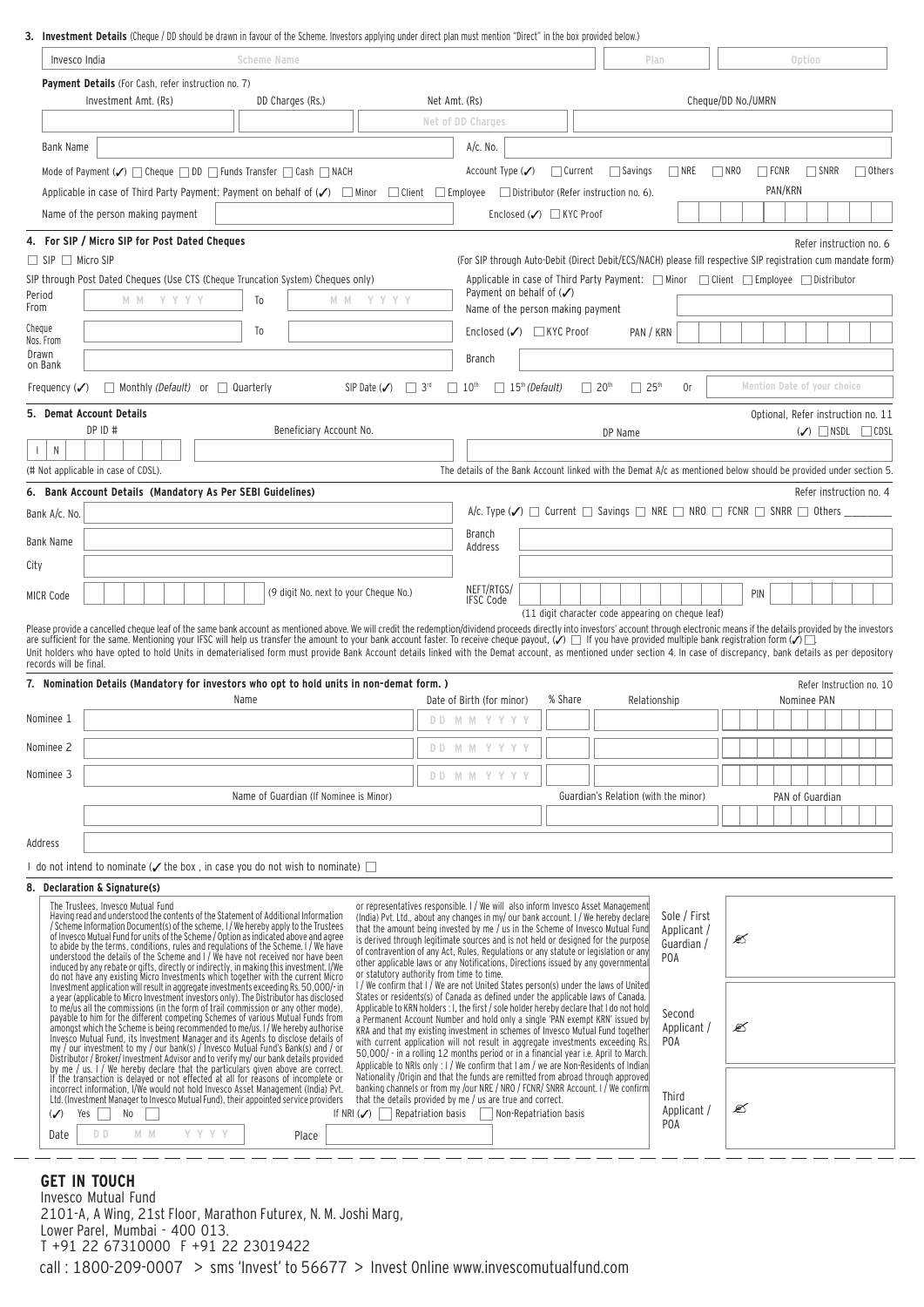

 $\overline{\phantom{a}}$ 

 $\overline{\phantom{a}}$  $\overline{\phantom{a}}$  $\overline{\phantom{a}}$  $\frac{1}{8}$ 

> $\overline{\phantom{a}}$  $\overline{\phantom{a}}$  $\overline{\phantom{a}}$

## **Systematic Investment Plan (sip) Registration cum mandate form for NACH/Direct Debit/ECS**

New Investors are requested to fill-in the scheme aplication form also

#### **Key Partner / Agent Information**

| Distributor / Broker ARN<br>ARN -                                                                                                                                                                                                                                                                                                                                                                                                                                                                                                                                                                               | Sub-Broker ARN Code<br>ARN -                                                                                                                                                                                                                                                                                                                                                                                                                                                                                                                                                                                                                                                                                                                                                                                                                                                                                                                                                                                                                                                                                                                                                                                                                                                                                                                                                                                                       | Internal Sub-Broker/Employee Code                                                                                                     |                                 |                                  | Employee Unique Identification No. (EUIN)<br>(Of Individual ARN holder or Of employee /<br>Relationship Manager / Sales Person of the Distributor) |                                                                                       |                        |                                                     | Registered Investment Advisor Code |      |
|-----------------------------------------------------------------------------------------------------------------------------------------------------------------------------------------------------------------------------------------------------------------------------------------------------------------------------------------------------------------------------------------------------------------------------------------------------------------------------------------------------------------------------------------------------------------------------------------------------------------|------------------------------------------------------------------------------------------------------------------------------------------------------------------------------------------------------------------------------------------------------------------------------------------------------------------------------------------------------------------------------------------------------------------------------------------------------------------------------------------------------------------------------------------------------------------------------------------------------------------------------------------------------------------------------------------------------------------------------------------------------------------------------------------------------------------------------------------------------------------------------------------------------------------------------------------------------------------------------------------------------------------------------------------------------------------------------------------------------------------------------------------------------------------------------------------------------------------------------------------------------------------------------------------------------------------------------------------------------------------------------------------------------------------------------------|---------------------------------------------------------------------------------------------------------------------------------------|---------------------------------|----------------------------------|----------------------------------------------------------------------------------------------------------------------------------------------------|---------------------------------------------------------------------------------------|------------------------|-----------------------------------------------------|------------------------------------|------|
| For details on transaction charges payable to distributors, please refer to KIM.<br>Sign Here<br>Sign Here<br>Sign Here<br>I/We hereby confirm that the EUIN box has been intentionally left blank by me/us as this transaction is executed without any<br>interaction or advice by the employee/relationship manager/sales person of the above distributor/sub broker or notwithstanding<br><b>Third Applicant</b><br>Second Applicant<br>Sole/First Applicant/Guardian<br>the advice of in-appropriateness, if any, provided by the employee/relationship manager/sales person of the distributor/sub broker. |                                                                                                                                                                                                                                                                                                                                                                                                                                                                                                                                                                                                                                                                                                                                                                                                                                                                                                                                                                                                                                                                                                                                                                                                                                                                                                                                                                                                                                    |                                                                                                                                       |                                 |                                  |                                                                                                                                                    |                                                                                       |                        |                                                     |                                    |      |
| Upfront commission, if any, shall be paid directly by the investor to the AMFI registered distributors based on the investors' assessment of various factors, including the service rendered by the distributor.<br>$(\checkmark)$ $\Box$ New SIP<br>$\Box$ Micro SIP                                                                                                                                                                                                                                                                                                                                           |                                                                                                                                                                                                                                                                                                                                                                                                                                                                                                                                                                                                                                                                                                                                                                                                                                                                                                                                                                                                                                                                                                                                                                                                                                                                                                                                                                                                                                    |                                                                                                                                       |                                 |                                  |                                                                                                                                                    |                                                                                       |                        |                                                     |                                    |      |
| 1. Investment and SIP Details<br>First / Sole Investor                                                                                                                                                                                                                                                                                                                                                                                                                                                                                                                                                          |                                                                                                                                                                                                                                                                                                                                                                                                                                                                                                                                                                                                                                                                                                                                                                                                                                                                                                                                                                                                                                                                                                                                                                                                                                                                                                                                                                                                                                    |                                                                                                                                       |                                 |                                  |                                                                                                                                                    | (Investors applying under the direct plan must mention "Direct" against Scheme name.) |                        |                                                     |                                    |      |
| Name                                                                                                                                                                                                                                                                                                                                                                                                                                                                                                                                                                                                            | Mr. / Ms. / M/s.                                                                                                                                                                                                                                                                                                                                                                                                                                                                                                                                                                                                                                                                                                                                                                                                                                                                                                                                                                                                                                                                                                                                                                                                                                                                                                                                                                                                                   |                                                                                                                                       |                                 |                                  |                                                                                                                                                    |                                                                                       |                        |                                                     |                                    |      |
| Application No. (New Investor)                                                                                                                                                                                                                                                                                                                                                                                                                                                                                                                                                                                  |                                                                                                                                                                                                                                                                                                                                                                                                                                                                                                                                                                                                                                                                                                                                                                                                                                                                                                                                                                                                                                                                                                                                                                                                                                                                                                                                                                                                                                    |                                                                                                                                       |                                 | Folio No.(Existing Unitholder)   |                                                                                                                                                    |                                                                                       |                        |                                                     |                                    |      |
| PAN / KRN                                                                                                                                                                                                                                                                                                                                                                                                                                                                                                                                                                                                       |                                                                                                                                                                                                                                                                                                                                                                                                                                                                                                                                                                                                                                                                                                                                                                                                                                                                                                                                                                                                                                                                                                                                                                                                                                                                                                                                                                                                                                    |                                                                                                                                       | Enclosed $(\checkmark)$         | <b>KYC Proof</b>                 |                                                                                                                                                    |                                                                                       |                        |                                                     |                                    |      |
| <b>Existing UMRN</b>                                                                                                                                                                                                                                                                                                                                                                                                                                                                                                                                                                                            |                                                                                                                                                                                                                                                                                                                                                                                                                                                                                                                                                                                                                                                                                                                                                                                                                                                                                                                                                                                                                                                                                                                                                                                                                                                                                                                                                                                                                                    | (If UMRN is registered in the folio)                                                                                                  |                                 |                                  | SIP Reference No.                                                                                                                                  |                                                                                       |                        | For existing investors                              |                                    |      |
| Scheme                                                                                                                                                                                                                                                                                                                                                                                                                                                                                                                                                                                                          | Invesco India                                                                                                                                                                                                                                                                                                                                                                                                                                                                                                                                                                                                                                                                                                                                                                                                                                                                                                                                                                                                                                                                                                                                                                                                                                                                                                                                                                                                                      | <b>Scheme Name</b>                                                                                                                    |                                 |                                  | Plan                                                                                                                                               | Option                                                                                |                        |                                                     | Dividend Frequency                 |      |
| Each SIP Amount (Rs.)                                                                                                                                                                                                                                                                                                                                                                                                                                                                                                                                                                                           |                                                                                                                                                                                                                                                                                                                                                                                                                                                                                                                                                                                                                                                                                                                                                                                                                                                                                                                                                                                                                                                                                                                                                                                                                                                                                                                                                                                                                                    |                                                                                                                                       |                                 |                                  |                                                                                                                                                    |                                                                                       |                        |                                                     |                                    |      |
| SIP Date $(\checkmark)$                                                                                                                                                                                                                                                                                                                                                                                                                                                                                                                                                                                         | $\Box$ 3rd $\Box$ 10 <sup>th</sup> $\Box$ 15 <sup>th</sup> $\Box$ 20 <sup>th</sup> $\Box$ 25 <sup>th</sup>                                                                                                                                                                                                                                                                                                                                                                                                                                                                                                                                                                                                                                                                                                                                                                                                                                                                                                                                                                                                                                                                                                                                                                                                                                                                                                                         | 0ľ                                                                                                                                    | Mention Date of your choice     |                                  | Frequency                                                                                                                                          | Monthly (Default) Quarterly (Jan, April, July, Oct)                                   |                        |                                                     |                                    |      |
| SIP Period                                                                                                                                                                                                                                                                                                                                                                                                                                                                                                                                                                                                      | Start From<br>DD MM YYYY                                                                                                                                                                                                                                                                                                                                                                                                                                                                                                                                                                                                                                                                                                                                                                                                                                                                                                                                                                                                                                                                                                                                                                                                                                                                                                                                                                                                           | End On                                                                                                                                | D D                             | MM YYYY                          | Till Further Notice                                                                                                                                |                                                                                       |                        |                                                     |                                    |      |
| SIP Top-Up                                                                                                                                                                                                                                                                                                                                                                                                                                                                                                                                                                                                      | Top-up<br>Amount Rs.                                                                                                                                                                                                                                                                                                                                                                                                                                                                                                                                                                                                                                                                                                                                                                                                                                                                                                                                                                                                                                                                                                                                                                                                                                                                                                                                                                                                               |                                                                                                                                       | <b>Top Start Month</b>          |                                  |                                                                                                                                                    |                                                                                       | For existing investors |                                                     |                                    |      |
| (Optional)                                                                                                                                                                                                                                                                                                                                                                                                                                                                                                                                                                                                      | Half Yearly<br>Frequency( $\checkmark$ )                                                                                                                                                                                                                                                                                                                                                                                                                                                                                                                                                                                                                                                                                                                                                                                                                                                                                                                                                                                                                                                                                                                                                                                                                                                                                                                                                                                           | Yearly (Default)                                                                                                                      |                                 | Top Cap Month - Year             |                                                                                                                                                    | M M                                                                                   | YYYY                   |                                                     |                                    |      |
| 2. Demat Account Details (Optional)<br>DP ID #                                                                                                                                                                                                                                                                                                                                                                                                                                                                                                                                                                  | Please $(\checkmark)$<br>Beneficiary Account No.                                                                                                                                                                                                                                                                                                                                                                                                                                                                                                                                                                                                                                                                                                                                                                                                                                                                                                                                                                                                                                                                                                                                                                                                                                                                                                                                                                                   | NSDL<br>$\sqcap$ CDSL                                                                                                                 |                                 |                                  |                                                                                                                                                    | DP Name                                                                               |                        |                                                     |                                    |      |
| N                                                                                                                                                                                                                                                                                                                                                                                                                                                                                                                                                                                                               |                                                                                                                                                                                                                                                                                                                                                                                                                                                                                                                                                                                                                                                                                                                                                                                                                                                                                                                                                                                                                                                                                                                                                                                                                                                                                                                                                                                                                                    |                                                                                                                                       |                                 |                                  |                                                                                                                                                    | Not applicable in case of CDSL                                                        |                        |                                                     |                                    |      |
|                                                                                                                                                                                                                                                                                                                                                                                                                                                                                                                                                                                                                 |                                                                                                                                                                                                                                                                                                                                                                                                                                                                                                                                                                                                                                                                                                                                                                                                                                                                                                                                                                                                                                                                                                                                                                                                                                                                                                                                                                                                                                    |                                                                                                                                       |                                 |                                  |                                                                                                                                                    | (Applicable only to existing investors for fresh SIP enrolment.)                      |                        |                                                     |                                    |      |
| 3. First SIP Transaction                                                                                                                                                                                                                                                                                                                                                                                                                                                                                                                                                                                        |                                                                                                                                                                                                                                                                                                                                                                                                                                                                                                                                                                                                                                                                                                                                                                                                                                                                                                                                                                                                                                                                                                                                                                                                                                                                                                                                                                                                                                    |                                                                                                                                       |                                 |                                  |                                                                                                                                                    |                                                                                       |                        |                                                     |                                    |      |
| Cheque No.                                                                                                                                                                                                                                                                                                                                                                                                                                                                                                                                                                                                      |                                                                                                                                                                                                                                                                                                                                                                                                                                                                                                                                                                                                                                                                                                                                                                                                                                                                                                                                                                                                                                                                                                                                                                                                                                                                                                                                                                                                                                    |                                                                                                                                       | Cheque Date                     |                                  |                                                                                                                                                    | Amount (Rs.)                                                                          |                        |                                                     |                                    |      |
| Bank                                                                                                                                                                                                                                                                                                                                                                                                                                                                                                                                                                                                            |                                                                                                                                                                                                                                                                                                                                                                                                                                                                                                                                                                                                                                                                                                                                                                                                                                                                                                                                                                                                                                                                                                                                                                                                                                                                                                                                                                                                                                    |                                                                                                                                       | Bank A/c. No.                   |                                  |                                                                                                                                                    |                                                                                       |                        |                                                     |                                    |      |
| 4. Particulars of Bank Account (For Direct Debit/ECS)                                                                                                                                                                                                                                                                                                                                                                                                                                                                                                                                                           |                                                                                                                                                                                                                                                                                                                                                                                                                                                                                                                                                                                                                                                                                                                                                                                                                                                                                                                                                                                                                                                                                                                                                                                                                                                                                                                                                                                                                                    |                                                                                                                                       |                                 |                                  |                                                                                                                                                    |                                                                                       |                        |                                                     |                                    |      |
| <b>Bank Name</b>                                                                                                                                                                                                                                                                                                                                                                                                                                                                                                                                                                                                |                                                                                                                                                                                                                                                                                                                                                                                                                                                                                                                                                                                                                                                                                                                                                                                                                                                                                                                                                                                                                                                                                                                                                                                                                                                                                                                                                                                                                                    |                                                                                                                                       | Bank Account<br>Number          |                                  |                                                                                                                                                    |                                                                                       |                        |                                                     |                                    |      |
| Name as per<br>Bank record                                                                                                                                                                                                                                                                                                                                                                                                                                                                                                                                                                                      |                                                                                                                                                                                                                                                                                                                                                                                                                                                                                                                                                                                                                                                                                                                                                                                                                                                                                                                                                                                                                                                                                                                                                                                                                                                                                                                                                                                                                                    |                                                                                                                                       | Maximum<br>Amount               |                                  |                                                                                                                                                    | Prefer instruction no. 11                                                             |                        |                                                     |                                    |      |
| 9 Digit<br><b>MICR Code</b>                                                                                                                                                                                                                                                                                                                                                                                                                                                                                                                                                                                     |                                                                                                                                                                                                                                                                                                                                                                                                                                                                                                                                                                                                                                                                                                                                                                                                                                                                                                                                                                                                                                                                                                                                                                                                                                                                                                                                                                                                                                    | (Please enter the 9 digit number that appears next to the cheque number). In case of At Par accounts, kindly provide the correct MICR |                                 |                                  |                                                                                                                                                    |                                                                                       |                        |                                                     |                                    |      |
|                                                                                                                                                                                                                                                                                                                                                                                                                                                                                                                                                                                                                 | number of the bank branch.<br>Declaration: I/We have read and understood the contents of the Scheme Information Document(s) and Statement of Additional Information and the terms & conditions of SIP enrolment through Direct Debit/ECS/NACH and agree to a<br>hereby apply to the Trustee of Invesco Mutual Fund for enrolment under the SIP of the following Scheme(s)/Plan(s) / Option(s) and agree to abide by the terms and conditions of the same. I/We hereby declare that the particu<br>express my willingness to make payments referred above through participation in Direct Debit/ECS/NACH. I/We authorise the bank to honour the instructions as mentioned in the application form. I/We also hereby authorise ban<br>verification of this mandate, if any 1/We agree that Invesco Asset Management (India)/Mutual Fund (including its affiliates), and any of its officers directors, personnel and employees, shall not be held responsible for an<br>I/We undertake to keep sufficient funds in the funding account on the date of execution of standing instruction. I/We have not received nor been induced by any rebate or gifts, directly or indirectly, in making this invest<br>me/us all the commissions(in the form of trail commission or any other mode), payable to him/them for the different competing Schemes of various Mutual Funds from amongst which the Scheme is being recommended to me/us. |                                                                                                                                       |                                 |                                  |                                                                                                                                                    |                                                                                       |                        |                                                     |                                    |      |
| <b>First Account Holder Signature</b><br>Ø<br>(As in Bank Records)                                                                                                                                                                                                                                                                                                                                                                                                                                                                                                                                              |                                                                                                                                                                                                                                                                                                                                                                                                                                                                                                                                                                                                                                                                                                                                                                                                                                                                                                                                                                                                                                                                                                                                                                                                                                                                                                                                                                                                                                    | ≤<br>(As in Bank Records)                                                                                                             | Second Account Holder Signature |                                  | Ø                                                                                                                                                  | Third Account Holder Signature<br>(As in Bank Records)                                |                        |                                                     |                                    |      |
|                                                                                                                                                                                                                                                                                                                                                                                                                                                                                                                                                                                                                 |                                                                                                                                                                                                                                                                                                                                                                                                                                                                                                                                                                                                                                                                                                                                                                                                                                                                                                                                                                                                                                                                                                                                                                                                                                                                                                                                                                                                                                    |                                                                                                                                       |                                 |                                  |                                                                                                                                                    |                                                                                       |                        |                                                     |                                    |      |
| Mutual Fund                                                                                                                                                                                                                                                                                                                                                                                                                                                                                                                                                                                                     | <b>UMRN</b>                                                                                                                                                                                                                                                                                                                                                                                                                                                                                                                                                                                                                                                                                                                                                                                                                                                                                                                                                                                                                                                                                                                                                                                                                                                                                                                                                                                                                        |                                                                                                                                       |                                 |                                  |                                                                                                                                                    |                                                                                       | Date                   | D D                                                 | M M                                | YYYY |
| Sponsor Bank Code<br>(Please $\checkmark$ )                                                                                                                                                                                                                                                                                                                                                                                                                                                                                                                                                                     |                                                                                                                                                                                                                                                                                                                                                                                                                                                                                                                                                                                                                                                                                                                                                                                                                                                                                                                                                                                                                                                                                                                                                                                                                                                                                                                                                                                                                                    |                                                                                                                                       |                                 |                                  |                                                                                                                                                    |                                                                                       |                        |                                                     |                                    |      |
| $\boxdot$ CREATE<br>I/We hereby authorize<br>$\boxtimes$ MODIFY                                                                                                                                                                                                                                                                                                                                                                                                                                                                                                                                                 | <b>Invesco Mutual Fund</b>                                                                                                                                                                                                                                                                                                                                                                                                                                                                                                                                                                                                                                                                                                                                                                                                                                                                                                                                                                                                                                                                                                                                                                                                                                                                                                                                                                                                         |                                                                                                                                       |                                 | $\Box$ SB<br>$\Box$ CA           | $\Box$ CC $\Box$ SB-NRE                                                                                                                            |                                                                                       | $\Box$ SB-NRO          | $\Box$ Others                                       |                                    |      |
| <b>Bank Account Number</b><br>$\boxtimes$ CANCEL                                                                                                                                                                                                                                                                                                                                                                                                                                                                                                                                                                |                                                                                                                                                                                                                                                                                                                                                                                                                                                                                                                                                                                                                                                                                                                                                                                                                                                                                                                                                                                                                                                                                                                                                                                                                                                                                                                                                                                                                                    |                                                                                                                                       |                                 |                                  |                                                                                                                                                    |                                                                                       |                        |                                                     |                                    |      |
| with Bank<br>an amount                                                                                                                                                                                                                                                                                                                                                                                                                                                                                                                                                                                          | Name of customers bank                                                                                                                                                                                                                                                                                                                                                                                                                                                                                                                                                                                                                                                                                                                                                                                                                                                                                                                                                                                                                                                                                                                                                                                                                                                                                                                                                                                                             | <b>IFSC</b>                                                                                                                           |                                 |                                  |                                                                                                                                                    | Or MICR                                                                               |                        |                                                     |                                    |      |
| of Rupees<br>$\times$ Monthly                                                                                                                                                                                                                                                                                                                                                                                                                                                                                                                                                                                   | $\vert x \vert$ Quarterly<br>$\vert x \vert$ Half Yearly                                                                                                                                                                                                                                                                                                                                                                                                                                                                                                                                                                                                                                                                                                                                                                                                                                                                                                                                                                                                                                                                                                                                                                                                                                                                                                                                                                           | In Words<br>$ \times $ Yearly                                                                                                         | $\angle$ As & when presented    |                                  | Debit Type :                                                                                                                                       | $\vert x \vert$ Fixed Amount                                                          |                        | $\bar{\tau}$ In Figures<br>$\sqrt{}$ Maximum Amount |                                    |      |
| Frequency :<br>Folio No.                                                                                                                                                                                                                                                                                                                                                                                                                                                                                                                                                                                        |                                                                                                                                                                                                                                                                                                                                                                                                                                                                                                                                                                                                                                                                                                                                                                                                                                                                                                                                                                                                                                                                                                                                                                                                                                                                                                                                                                                                                                    |                                                                                                                                       |                                 |                                  | Phone                                                                                                                                              |                                                                                       |                        |                                                     |                                    |      |
| PAN                                                                                                                                                                                                                                                                                                                                                                                                                                                                                                                                                                                                             |                                                                                                                                                                                                                                                                                                                                                                                                                                                                                                                                                                                                                                                                                                                                                                                                                                                                                                                                                                                                                                                                                                                                                                                                                                                                                                                                                                                                                                    |                                                                                                                                       |                                 |                                  | E-mail                                                                                                                                             |                                                                                       |                        |                                                     |                                    |      |
| D D<br>M M<br>From                                                                                                                                                                                                                                                                                                                                                                                                                                                                                                                                                                                              | I agree for the debit of mandate processing charges by the bank whom I am authorizing to debit my account as per latest schedule of charges of the banks.<br>Y Y Y<br>ø                                                                                                                                                                                                                                                                                                                                                                                                                                                                                                                                                                                                                                                                                                                                                                                                                                                                                                                                                                                                                                                                                                                                                                                                                                                            | Signature of Primary Bank                                                                                                             | Ø                               | Signature of Bank Account Holder |                                                                                                                                                    | ≤                                                                                     |                        |                                                     | Signature of Bank Account Holder   |      |
| ERIOD<br>To<br>D D<br>M M                                                                                                                                                                                                                                                                                                                                                                                                                                                                                                                                                                                       | Y Y Y Y                                                                                                                                                                                                                                                                                                                                                                                                                                                                                                                                                                                                                                                                                                                                                                                                                                                                                                                                                                                                                                                                                                                                                                                                                                                                                                                                                                                                                            | Account Holder                                                                                                                        |                                 |                                  |                                                                                                                                                    |                                                                                       |                        |                                                     |                                    |      |
| $\sim$<br>0r<br>Until Cancelled                                                                                                                                                                                                                                                                                                                                                                                                                                                                                                                                                                                 | This is to confirm that the declaration has been carefully read, understood & made by me/us Lam authorising the user entity/Corporate to debit my account, based on the instructions as agreed and signed by me, I have                                                                                                                                                                                                                                                                                                                                                                                                                                                                                                                                                                                                                                                                                                                                                                                                                                                                                                                                                                                                                                                                                                                                                                                                            | Name as in bank records                                                                                                               | $\overline{z}$                  | Name as in bank records          |                                                                                                                                                    | 3                                                                                     |                        | Name as in bank records                             |                                    |      |

This is to confirm that the declaration has been carefully read, understood & made by me/us. I am authorising the user entity/Corporate to debit my account, based on the instructions as agreed and signed by me. I have<br>unde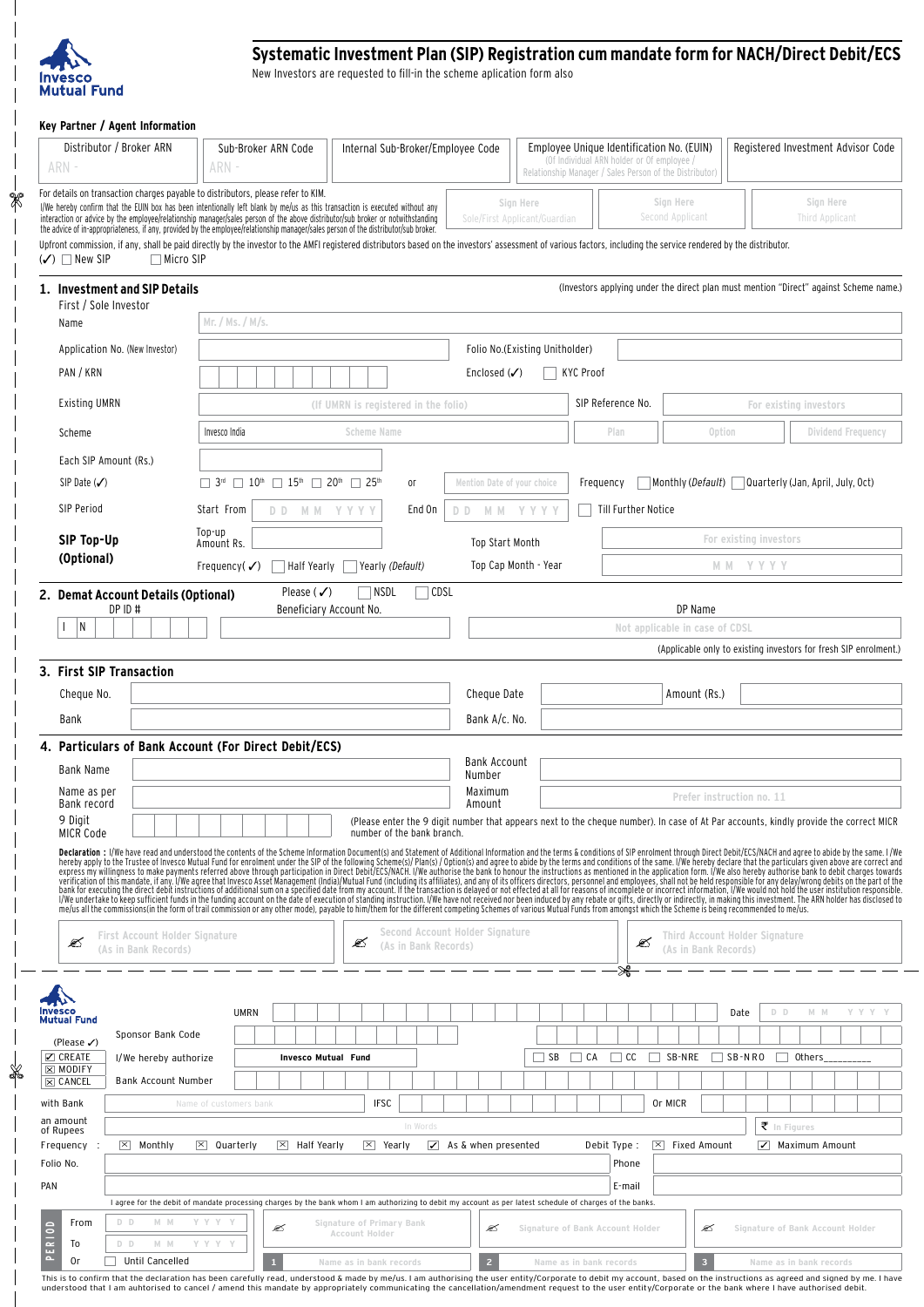

\$

# **FATCA & CRS Annexure - Individual Accounts**

(Including Sole Proprietor)

(Please consult your professional tax advisor for further guidance on your tax residency, if required) (Refer instructions)

|                                  | <b>FATCA &amp; CRS Information (Self Certification)</b>                                                                                                                                                                                                                                                                                                                                                                                            |                                      |                                        |                                                     |                 |               |
|----------------------------------|----------------------------------------------------------------------------------------------------------------------------------------------------------------------------------------------------------------------------------------------------------------------------------------------------------------------------------------------------------------------------------------------------------------------------------------------------|--------------------------------------|----------------------------------------|-----------------------------------------------------|-----------------|---------------|
| Name                             | Mr. / Ms. / M/s.                                                                                                                                                                                                                                                                                                                                                                                                                                   |                                      |                                        |                                                     |                 |               |
| Gender                           | $\circ$<br>PAN<br>M                                                                                                                                                                                                                                                                                                                                                                                                                                |                                      | Occupation Type                        | Service                                             | <b>Business</b> | Others        |
| Father's<br>Name                 |                                                                                                                                                                                                                                                                                                                                                                                                                                                    |                                      |                                        |                                                     |                 |               |
|                                  | Address of tax residence would be taken as available in KRA database. In case of any change, please approach KRA & notify the changes                                                                                                                                                                                                                                                                                                              |                                      |                                        |                                                     |                 |               |
| Type of address given at KRA (✔) | Residential                                                                                                                                                                                                                                                                                                                                                                                                                                        | Registered Office<br><b>Business</b> |                                        |                                                     |                 |               |
|                                  | Documents required, if PAN not provided (V)                                                                                                                                                                                                                                                                                                                                                                                                        | Election ID Card<br>Passport         | Govt. ID Card                          | Driving License □ UIDAI Card                        | NREGA Job Card  | <b>Others</b> |
| Date of Birth                    | $\mathbb N$<br>Y<br>Y<br>Y<br>D<br>M<br>D                                                                                                                                                                                                                                                                                                                                                                                                          | Y                                    | City of Birth                          |                                                     |                 |               |
| Country of Birth                 |                                                                                                                                                                                                                                                                                                                                                                                                                                                    |                                      | Nationality                            |                                                     |                 |               |
|                                  | Are you a tax resident of any country other than India? $(\checkmark)$                                                                                                                                                                                                                                                                                                                                                                             | Yes<br>No                            |                                        |                                                     |                 |               |
|                                  | If yes, please indicate all countries in which you are resident for tax purposes and the associated Tax ID Numbers below.                                                                                                                                                                                                                                                                                                                          |                                      |                                        |                                                     |                 |               |
|                                  | Country of Tax Residency <sup>1</sup>                                                                                                                                                                                                                                                                                                                                                                                                              |                                      | Tax Identification Number <sup>1</sup> | Identification Type (TIN or Others, please specify) |                 |               |
|                                  |                                                                                                                                                                                                                                                                                                                                                                                                                                                    |                                      |                                        |                                                     |                 |               |
|                                  |                                                                                                                                                                                                                                                                                                                                                                                                                                                    |                                      |                                        |                                                     |                 |               |
|                                  |                                                                                                                                                                                                                                                                                                                                                                                                                                                    |                                      |                                        |                                                     |                 |               |
|                                  | <sup>1</sup> To also include USA, where the individual is a citizen / green card holder of The USA<br><sup>2</sup> In case Tax Identification Number is not available, kindly provide its functional equivalent <sup>3</sup>                                                                                                                                                                                                                       |                                      |                                        |                                                     |                 |               |
| <b>Certification</b>             |                                                                                                                                                                                                                                                                                                                                                                                                                                                    |                                      |                                        |                                                     |                 |               |
|                                  | I/We have read and understood the information requirements and the Terms and Conditions mentioned in this Form (read alongwith the FATCA & CRS Instructions) and hereby confirm that the<br>information provided by me/us on this Form is true, correct and complete. I/We hereby agree and confirm to inform Invesco Asset Management (India) Private Limited/Invesco Mutual Fund/<br>Trustees for any modification to this information promptly. |                                      |                                        |                                                     |                 |               |
|                                  |                                                                                                                                                                                                                                                                                                                                                                                                                                                    |                                      |                                        |                                                     |                 |               |

#### **Authorised Signatory**

X,

|  | Date  | D | D | $\mathbb N$ | M | $\sqrt{ }$ | 3.0 | $\mathcal{R}$ | $\mathcal{M}$ |  |
|--|-------|---|---|-------------|---|------------|-----|---------------|---------------|--|
|  |       |   |   |             |   |            |     |               |               |  |
|  | Place |   |   |             |   |            |     |               |               |  |

#### **FATCA & CRS Terms & Conditions**

Details under FATCA& CRS: The Central Board of Direct Taxes has notified Rules 114F to 114H, as part of the Income- tax Rules, 1962, which require Indian financial institutions to seek additional personal, tax and beneficial owner information and certain certifications and documentation from all our unit holders. In relevant cases, information will have to be reported to tax authorities/ appointed agencies. Towards compliance, we may also be required to provide information to any institutions such as withholding agents for the purpose of ensuring appropriatewithholding fromthe account or anyproceeds in relation thereto.

Should there be any change in any information provided by you, please ensure you advise us promptly, i.e.,within 30 days. Please note that you may receive more than one request for information if you have multiple relationships with Invesco Asset Management (India) or our group entities. Therefore, it is important that you respond to our request, even if you believe you have already supplied any previously requested information.